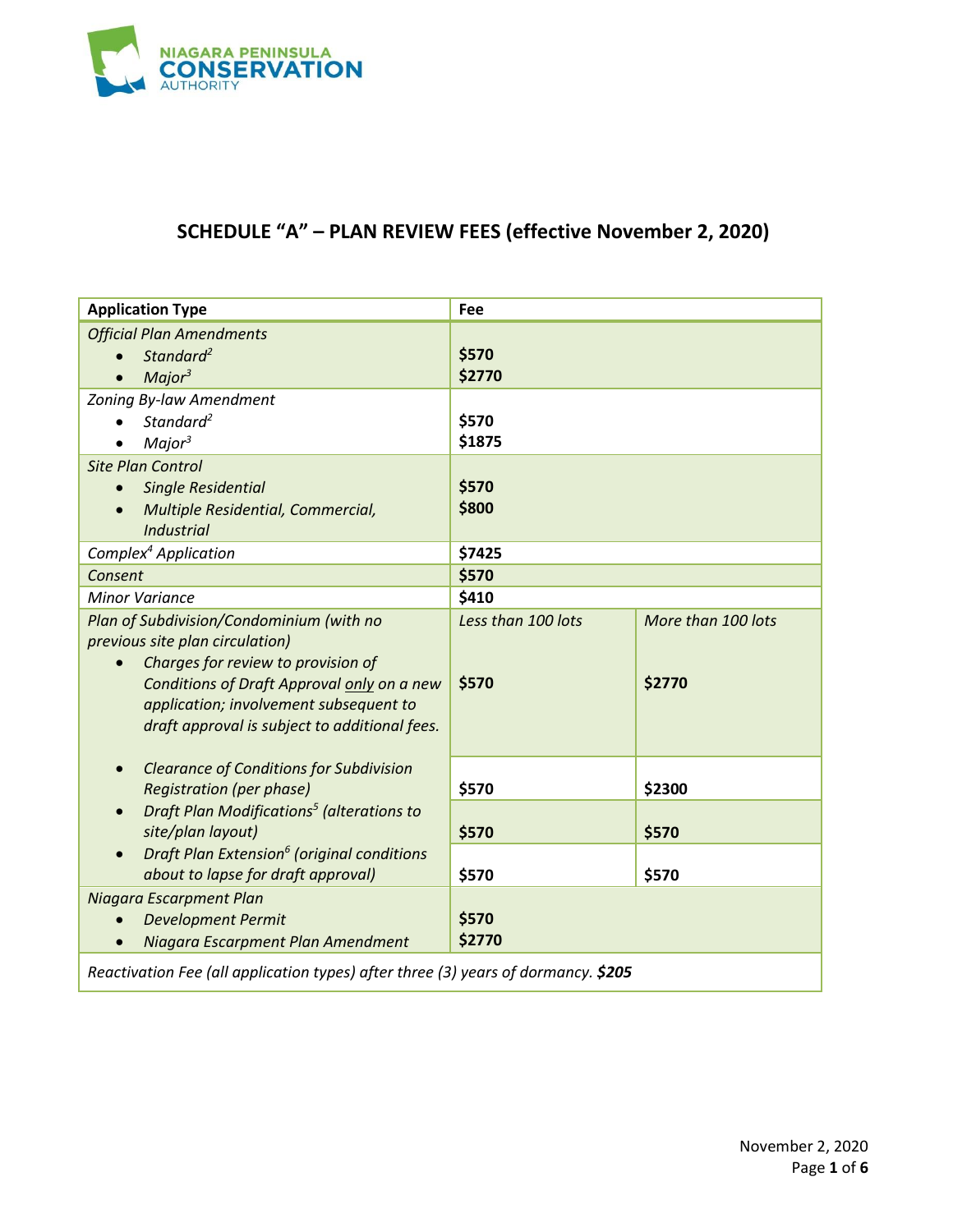#### **Interpretation**

**<sup>1</sup>** Plan Review Fee is for the provision of comments to municipal planning authority or the Niagara Escarpment Commission on privately initiated site specific development applications pursuant to the Ontario Planning Act and Niagara Escarpment Plan Act. Technical Report review fees (Schedule "C") shall apply as applicable. CA Act regulatory approvals (Schedule "B") normally follow planning approvals where required. All fees are exclusive of Technical Review Fees (see Schedule "C"); supplementary Technical Report Review Fees will be added on as per issue basis in addition to any and all fees outlined in Schedule "A" herein. The "notes to Schedule "A" (below) form part of this Schedule.

<sup>2</sup> "Standard" - An application where no technical studies are required.

<sup>3</sup> "Major" - Applications where one or more technical study is required. See Schedule "C" Technical Review Fees for applicable fees.

4 "**Complex**" - Planning Act (e.g. OPA/ZBA) and/or Site Plan for aggregate applications, golf courses, trailer parks, campgrounds, lifestyle communities.

5 "**Modification**" means alteration to layout, blocks, roads etc.

<sup>6</sup>"Extension" means that approval is about lapse and the original conditions of approval need to be revised and updated necessitating a full review.

#### **SCHEDULE "A" - NOTES**

- A. Reviews are undertaken in accordance with the Conservation authorities mandate and are directly related to circulation requirements associated with the Ontario Planning Act, Niagara Escarpment Planning and Development Act and Provincial (MMAH) "One Window" review. Some review matters relate to Municipal Memorandums of Understanding for the provision of planning advice. Section 21(1)(m) of the Conservation Authorities Act empowers individual Conservation Authorities to charge user fees for such services.
- B. Applicants are encouraged to consult with staff prior to submission of all applications to determine the extent and nature of the information required to accompany the application and to determine the appropriate fee.
- C. Plan review applications that fall into one or more categories will be charge one fee, at the highest rate, when the applications are submitted at the same time
- D. Fees shall be paid at the time of the filing of an application with the municipality. All fees must be received prior to the release of written comments to an approval authority.
- E. Subdivisions that have several phases will be charged a separate clearance fee at the time of clearing of each phase.
- F. Additional fees NPCA reserves the right to request additional fees should the review require a greater level of effort. Additional fees are required after the second submission for all applicant initiated revisions and for the review of reports/plans not reflecting changes as requested by the NPCA.
- G. The Consent fee may be collected for a Part Lot Control application within a plan of subdivision that was registered prior to May 4, 2006 where a new lot is created within or adjacent to a NPCA Regulated Area.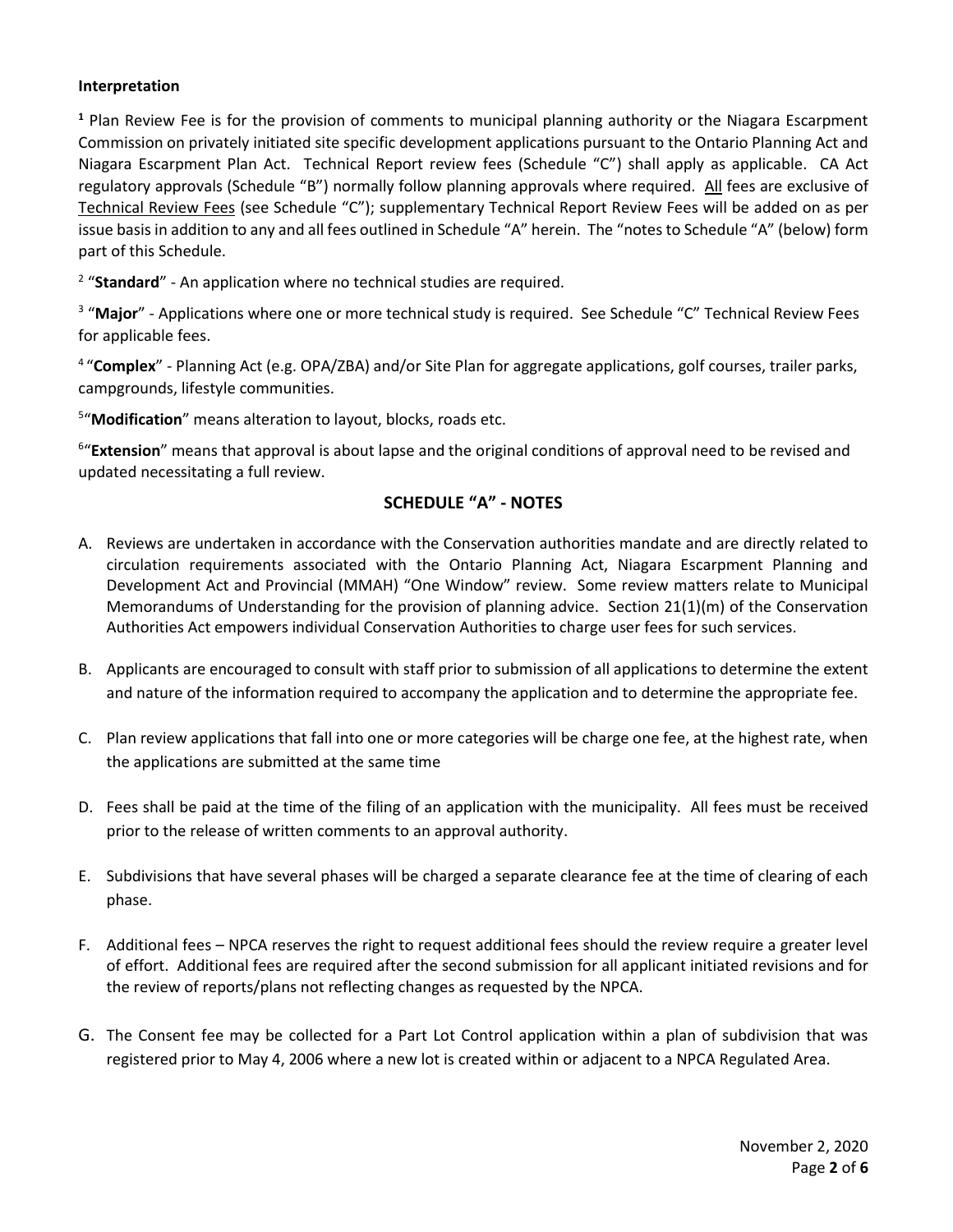

## **SCHEDULE "B" - PERMIT FEES (effective November 2, 2020)**

**Development, Interference with Wetlands and Alterations to Shorelines and Watercourse Regulation 155/06 (Section 28 of the Conservation Authorities Act)**

| <b>Description</b>                                                                                                              | Fee    |
|---------------------------------------------------------------------------------------------------------------------------------|--------|
| Fill - placement or removal of fill in excess of 25 cubic metres                                                                | \$1565 |
| Works on a valley slope and/or erosion prone area                                                                               | \$830  |
| Public Roads - New/Replacement Bridge or Culvert Crossing - span > 3m                                                           | \$1345 |
| Public Roads - New/Replacement Bridge or Culvert Crossing - span < 3m                                                           | \$730  |
| Public Roads - Bridge Culvert maintenance incl. repair to soffit, wing walls & other                                            | \$305  |
| superstructure, repair of inlet/outlet erosion                                                                                  |        |
| Access Crossings - new/replacement primary access (e.g. main driveway)                                                          | \$995  |
| Access Crossings - new/replacement secondary bridge (e.g. low flow, foot bridge, golf<br>course crossing)                       | \$500  |
| Access crossings - maintenance to deck, wing walls or other superstructure                                                      | \$350  |
| Dams: New/Replacement and major maintenance                                                                                     | \$3185 |
| Dams: Maintenance                                                                                                               | \$1200 |
| Shoreline: New/Replacement Shoreline Protection Works (e.g. walls, stone barriers)                                              | \$1920 |
| Shoreline: Maintenance of wall or barrier                                                                                       | \$350  |
| Ponds: New pond with diversion structure/channel connection                                                                     | \$900  |
| Ponds: New pond construction or enlargement of existing pond without channel<br>connection                                      | \$350  |
| Utilities: Utility watercourse crossing (open cut)                                                                              | \$1875 |
| Utilities: Utility in floodplain or other Regulated feature                                                                     | \$1405 |
| Utilities: Storm drainage outfall construction                                                                                  | \$785  |
| <b>Utilities: Outfall Maintenance</b>                                                                                           | \$305  |
| Buildings: New Construction, reconstruction, redevelopment, additions (greater than or<br>equal to 1000 square feet)            | \$1405 |
| Buildings: New Construction, reconstruction, redevelopment, additions (less than 1000<br>square feet)                           | \$700  |
| Buildings: Accessory Structures (e.g. in ground pools, decks, docks, gazebos)                                                   | \$305  |
| Watercourse Alteration: Channels - Channel works > 500 m (incl. Realignment, invert<br>cleanout, erosion protection             | \$3185 |
| Watercourse Alteration: Channels - Channel works < 500 m                                                                        | \$1920 |
| Watercourse Alteration: Channels repair of localized erosion failure                                                            | \$500  |
| Watercourse Alterations: Channels - minor intermittent drainage courses where no fish<br>or ecological restrictions are present | \$305  |
| Other: Great Lake Dredging                                                                                                      | \$1920 |
| Other: Miscellaneous - small watercourse, valleyland, shoreline works not defined above                                         | \$305  |
| Permit Renewal Fee (if application to renew submitted within 6 months of expiry                                                 | \$235  |
| <b>Works without a Permit</b><br>See Note F                                                                                     |        |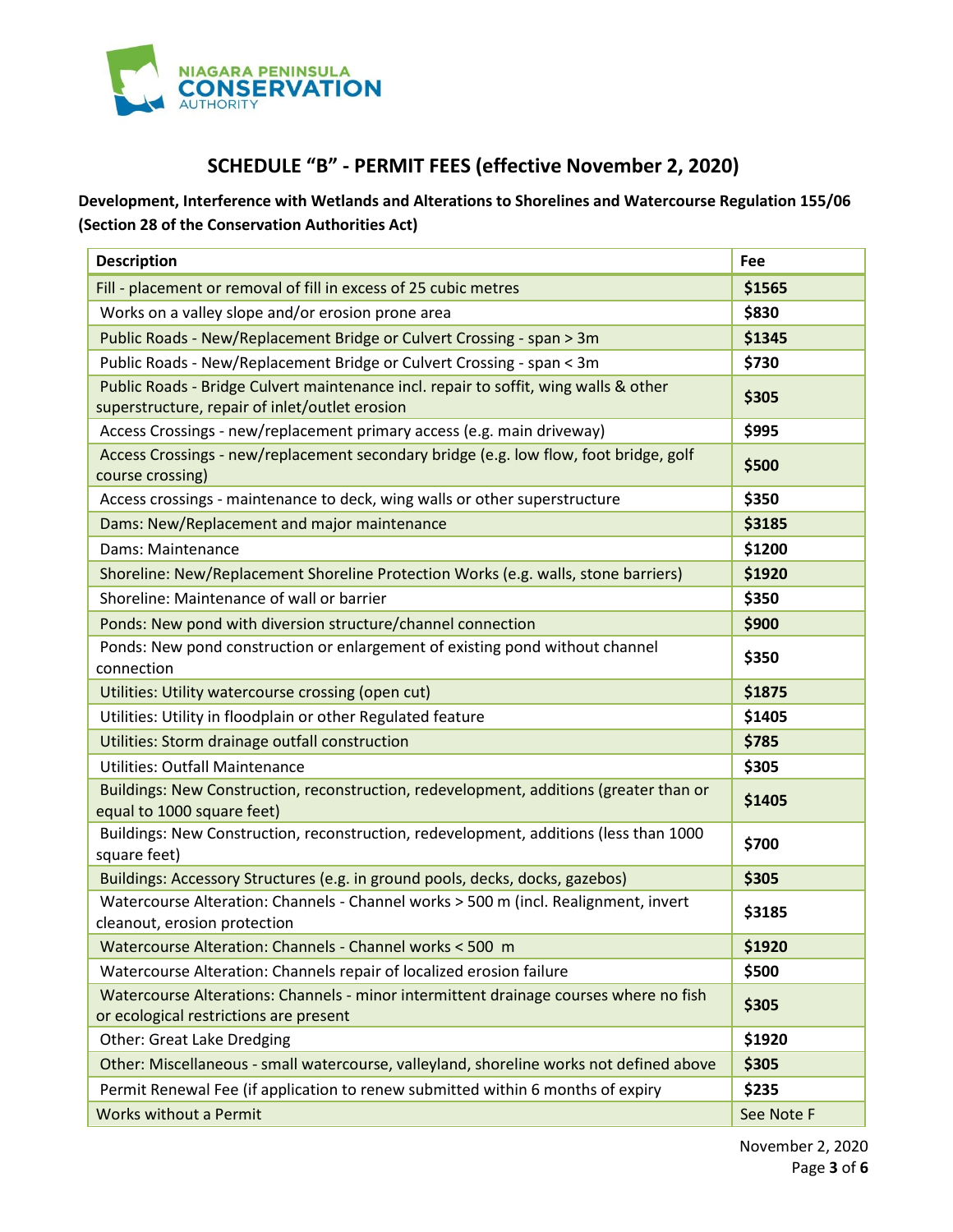#### **SCHEDULE "B" - NOTES**

- A. Pursuant to the provisions of Ontario Regulation 155/06 and the NPCA's regulation policies, permission is required, prior to undertaking development in hazardous areas, in or adjacent to wetlands and before straightening, changing, diverting or interfering in any way with the existing channel of a lake, river, creek stream or watercourse or prior to changing or interfering in any way with a wetland. The Technical Review Fees (Schedule "C") does not apply to NPCA permits.
- B. Fees are approved by the NPCA Board of Directors and apply to application review only; acceptance of an application as complete is not to imply permission may be granted permission will be forthcoming only if submission address statutory requirements and are in conformity with approved CA policies in effect at the time an application is made or where allowances are granted by the NPCA Board of Directors. **All fees are payable at the time the application is submitted failing which the application cannot be deemed complete or processed.**
- C. Permit applications that fall into one or more categories will be charge one fee, at the highest rate, when the applications are submitted at the same time.
- D. **Development:** for definition see Section 28(25) of the Conservation Authorities Act of Ontario (R.S.O. 1990, Chpt. 27)
- E. **Watercourse**: for definition see Section 28(25) of the Conservation Authorities Act of Ontario (R.S.O. 1990, Chpt. 27)
- F. Unauthorized works in a regulated feature are charged 2 times the normal Permit fee plus a \$150.00 administration fee.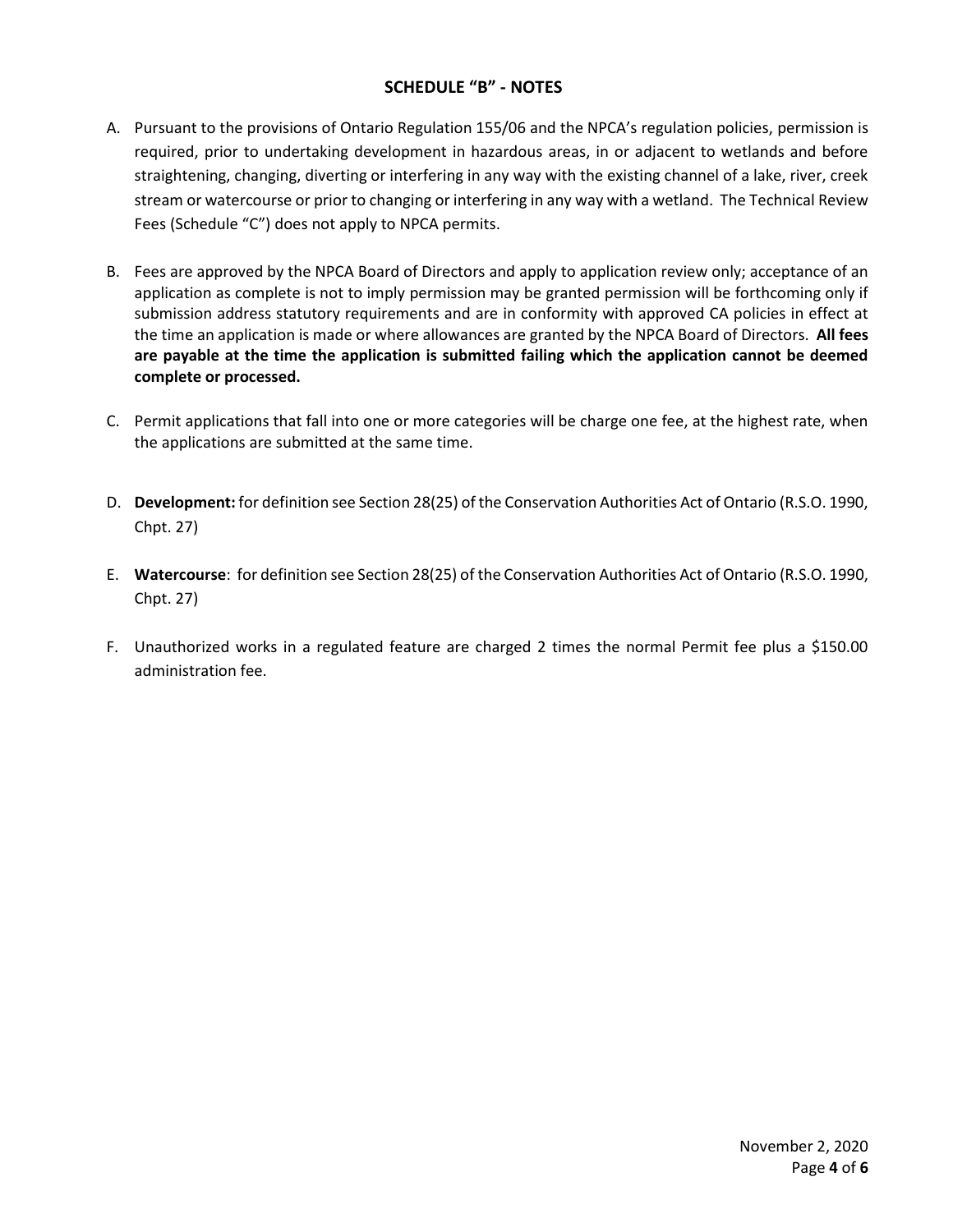

### **SCHEDULE "C" – TECHNICAL REPORT REVIEW FEES (effective November 2, 2020)**

Technical reports are routinely prepared by accredited professionals in the fields of water resources engineering, groundwater science, site servicing, geotechnical engineering, environmental assessments, ecology and planning in support of proving the feasibility of development. Such experts are familiar with professional standards and provincial and local requirements in such matters. The CA review involves a determination or the provision of advice on whether the applicable guidelines have been appropriately addressed.

| <b>Description</b>                                                                                                        | Fee    |
|---------------------------------------------------------------------------------------------------------------------------|--------|
| Stormwater Management Minor (the area is less than 5 ha)                                                                  | \$585  |
| Stormwater Management Major (the area is more than 5 ha)                                                                  | \$1755 |
| Review of Floodplain mapping prepared by applicant up to 500 linear metres                                                | \$1345 |
| Review of Floodplain mapping prepared by the applicant over 500 linear metres                                             | \$2575 |
| Grading and Drainage Plan Review Minor (the area is less than 5 ha)                                                       | \$380  |
| Grading and Drainage Plan Review Major (the area is more than 5 ha)                                                       | \$1170 |
| Geotechnical Report Review up to 200 linear metres of slope crest                                                         | \$505  |
| Geotechnical Report Review over 200 linear metres of slope crest                                                          | \$1345 |
| Hydrogeological Report Review Minor (less than 5 lots)                                                                    | \$1015 |
| Hydrogeological Report Review Major (more than 5 lots)                                                                    | \$1755 |
| Coastal Engineering Report Review (up to 200 linear m of Great Lakes shoreline)                                           | \$505  |
| Coastal Engineering Report Review (more than 200 linear m of Great Lakes shoreline)                                       | \$1345 |
| EIS Terms of Reference Review (to be deducted from EIS fee when EIS submitted)                                            | \$350  |
| EIS Minor (one feature e.g. watercourse)                                                                                  | \$1015 |
| EIS Major (more than one feature e.g. wetland, watercourse, valley)                                                       | \$2205 |
| EIS Third submission (Addendum)(minor changes)                                                                            | \$585  |
| EIS Third submission (Addendum)(major changes e.g. features not addressed, additional site<br>visit or meetings required) | \$1170 |

#### **SCHEDULE "C" - NOTES**

- **A.** Technical review fees of \$72/hour will be charged where more than two (2) reviews are required by the Conservation Authority due to submission of incomplete reports from the applicants. All fees are made payable to the Niagara Peninsula Conservation Authority.
- **B.** Technical review fees also apply to the review of preliminary studies submitted prior to a formal planning, NPCA permit or municipal building permit application. If a formal planning or permit application is received by the NPCA within one (1) year of the review of the preliminary study and the proposal is the same as the preliminary one, the technical review fee will be discounted from the NPCA fee.
- **C.** Where the NPCA has reviewed as part of a planning act application and the same study is needed to support a NPCA permit application, the permit fee will be one-half (1/2) of the relevant fee.